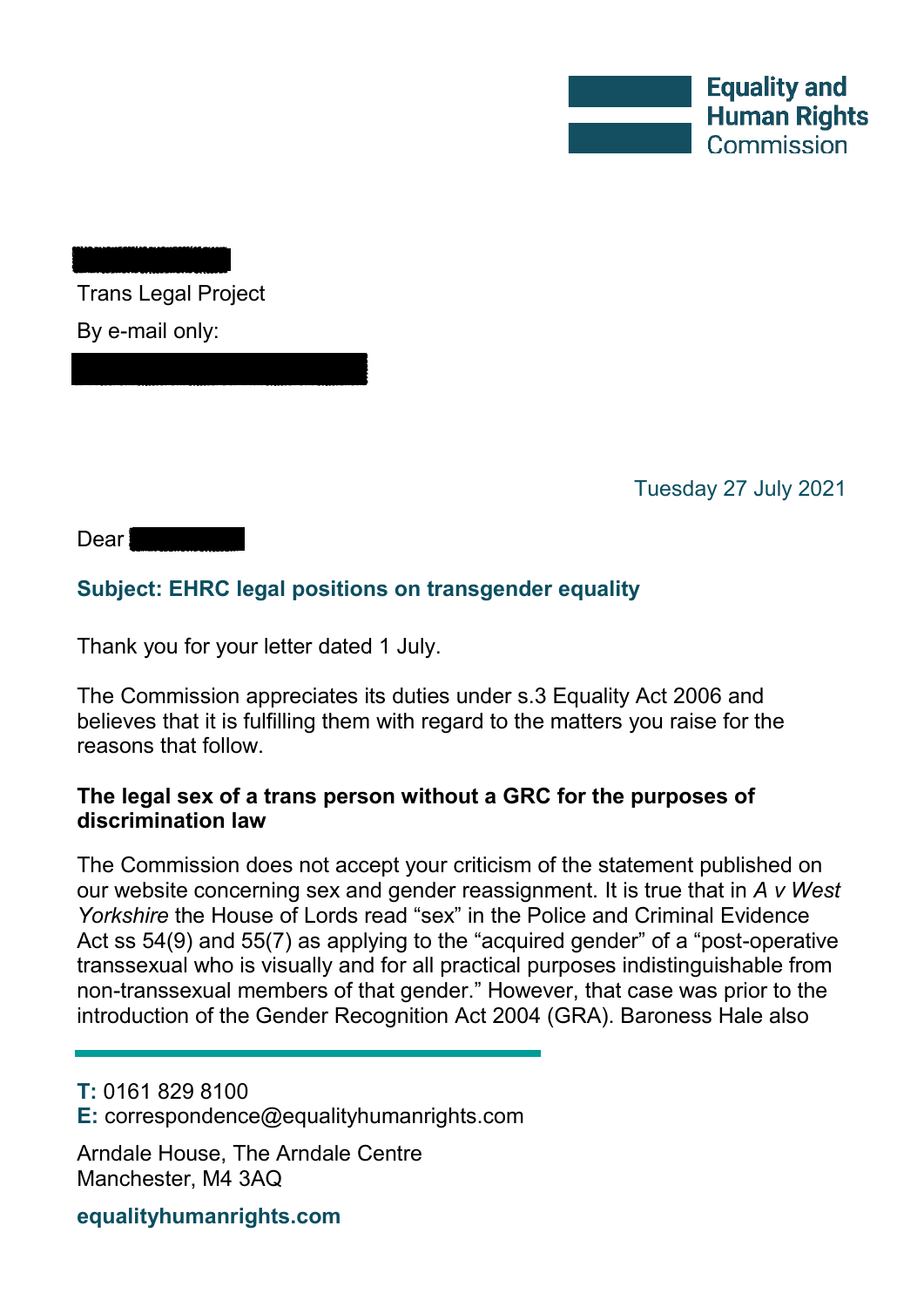noted when the GRA was going through parliament that once it was in force, it would "provide... a definition and a mechanism for resolving ... demarcation questions" as to who should and should not be regarded as having a "sex" different from their "birth sex".

Following the introduction of the GRA, the legal sex of a trans person with a GRC is their lived gender as confirmed in their GRC. The sex of those without a GRC is their birth sex.

We acknowledge that it remains possible post GRA that there may be specific circumstances in which the courts will interpret 'sex' in legislation as being a person's lived gender, even if they do not have a GRC (as happened in the pre GRA case of A). That may arise if such an interpretation is required to prevent a contravention of retained EU law. However, we have not identified any such circumstances in which we think that is likely happen (beyond those in MB which is dealt with below) and have based our statement on the law as it currently stands.

## **The correct comparator for a trans person without a GRC**

It follows from our position set out above that we think that it is unlikely that a trans person without a GRC can claim direct discrimination on the grounds of gender reassignment if they are denied access to a single or separate sex service that corresponds with their lived gender.

As regards the case law cited in your letter, similarly to A v West Yorkshire, Croft v Royal Mail is a case that was decided under the Sex Discrimination Act 1975 and before the coming into force of the GRA. The court said, for example, that "Accepting that it is for Parliament to lay down the test of sexuality as provided in *Bellinger*, the Court has to consider a current and practical problem about the use of lavatories. Pending any action by Parliament, the Court must

**T:** 0161 829 8100

**E:** correspondence@equalityhumanrights.com

Arndale House, The Arndale Centre Manchester, M4 3AQ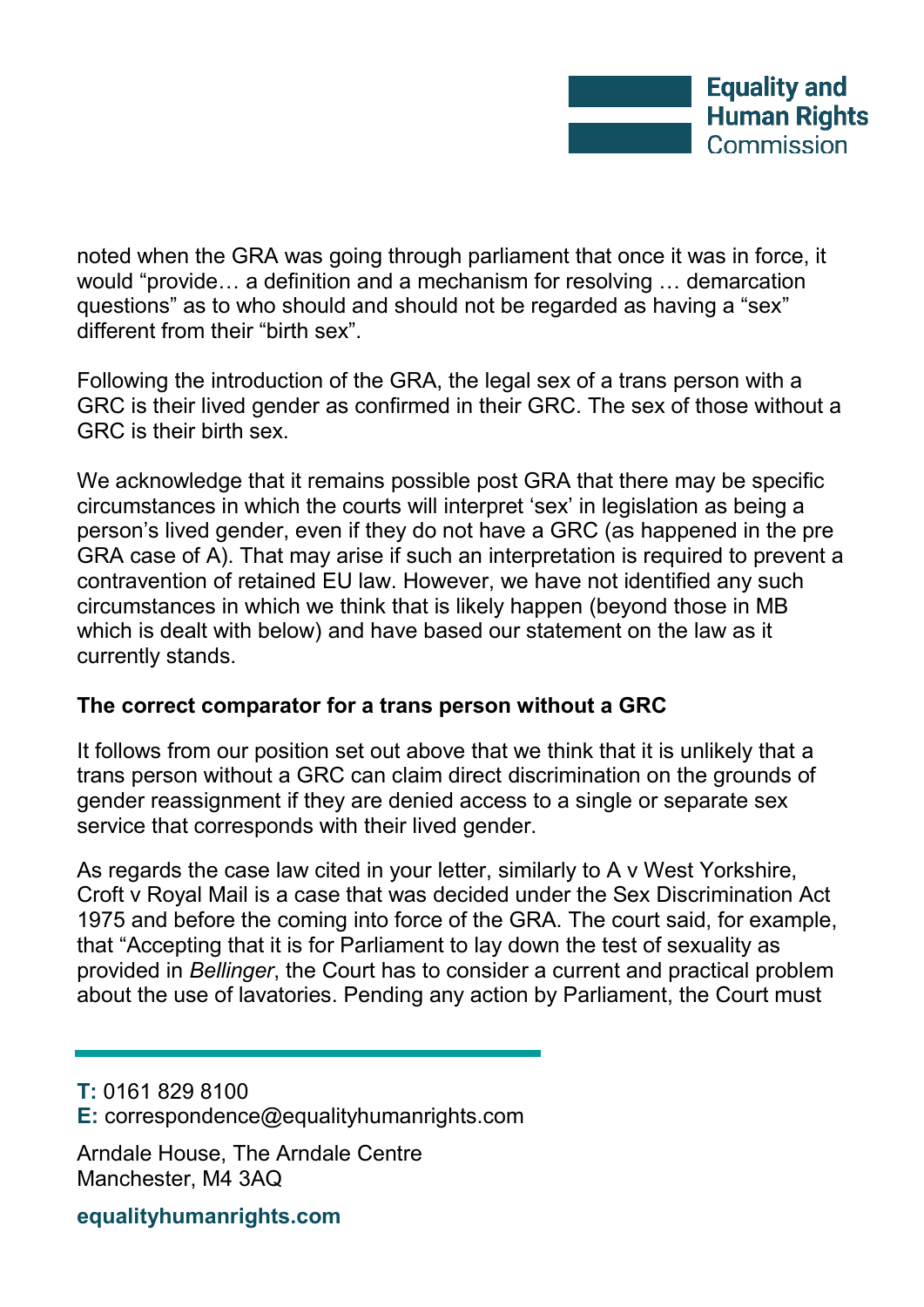

attempt to resolve the question..." Parliament has since taken action by enacting the GRA.

In the MB case, the ECJ found a breach of EU Directive 79/7, which prohibits discrimination on grounds of sex, where a transwoman without a GRC was not treated as a woman for the purpose of pension entitlements. She had complained that although she had transitioned to, and was living as, a woman, she could not obtain a GRC without divorcing her female spouse which she did not wish to do. The ECJ found "Art  $4(1)$  ... must be interpreted as precluding national legislation which requires a person who has changed gender not only to fulfil physical, social and psychological criteria but also to satisfy the condition of not being married to a person of the gender that he or she has acquired as a result of that change, in order to be able to claim a State retirement pension as from the statutory pensionable age applicable to persons of his or her acquired gender". In our view, the decision is likely to be narrowly interpreted as dealing with the position, prior to the amendment of the GRA, in which a person could not obtain a GRC while remaining married to someone of the sex corresponding with the gender they were seeking to acquire. That has now been resolved with the amendment to the GRA. Following the law being changed to permit marriage of same-sex couples in Great Britain, a person can now obtain a GRC while remaining married to a person of the sex corresponding with the gender they are acquiring.

Brook v Tasker is an unreported first instance decision which does not set a precedent for other courts to follow. It has been suggested that the Defendant did not contest the case and it is unclear to what extent the court considered the authorities and differing legal arguments, nor whether the Claimant had a GRC or not. This case does not therefore assist in determining the correct legal position.

Conversely, in *Green v Secretary of State for Justice* [2013] EWHC 3491 (Admin), the High Court had to decide who the correct comparator was in a

**T:** 0161 829 8100

**E:** correspondence@equalityhumanrights.com

Arndale House, The Arndale Centre Manchester, M4 3AQ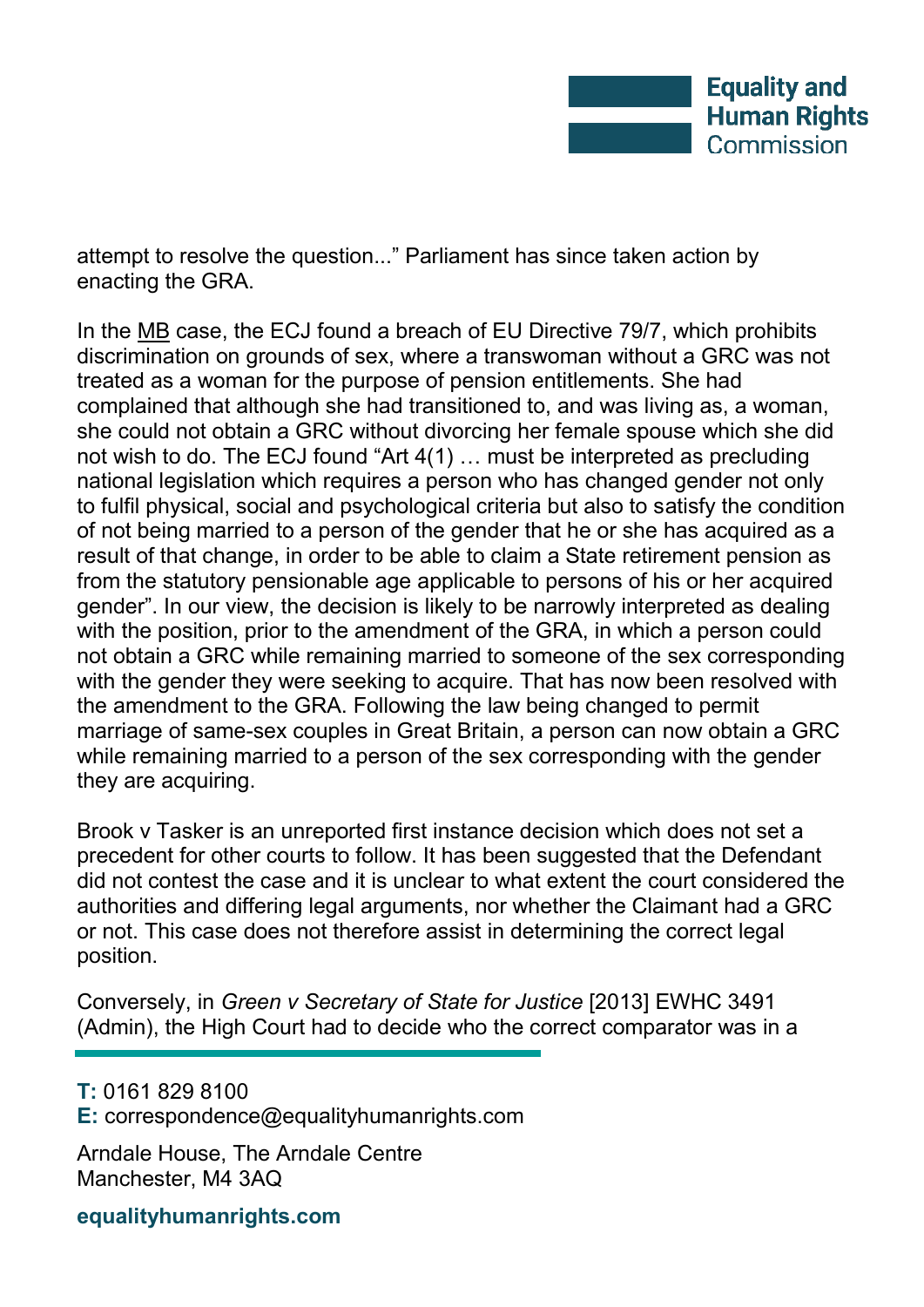

case of direct gender reassignment discrimination brought by a trans woman prisoner without a GRC. The High Court said "Frankly, it is almost beyond argument that the only comparator is a male Category B prisoner at HMP Frankland ..... I find it impossible to see how a female prisoner can be regarded as the appropriate comparator. The claimant is a man seeking to become a woman  $-$  but he is still of the male gender and a male prisoner. He is in a male prison and until there is a Gender Recognition Certificate, he remains male. A woman prisoner cannot conceivably be the comparator as the woman prisoner has (either by birth or election) achieved what the claimant wishes. Male to female transsexuals are not automatically entitled to the same treatment as women  $-$  until they become women."

Green is a post GRA decision which sets a precedent and is of general applicability to the question of who the correct comparator is in a direct discrimination case, rather than one which is likely to be confined to its facts.

As regards your comment that indirect discrimination can be justified on a blanket basis, para 13.60 of our code pf practice states: "As stated at the beginning of this chapter, any exception to the prohibition of discrimination must be applied as restrictively as possible and the denial of a service to a transsexual person should only occur in exceptional circumstances. A service provider can have a policy on provision of the service to transsexual users but should apply this policy on a case-by-case basis in order to determine whether the exclusion of a transsexual person is proportionate in the individual circumstances. Service providers will need to balance the need of the transsexual person for the service and the detriment to them if they are denied access, against the needs of other service users and any detriment that may affect them if the transsexual person has access to the service. To do this will often require discussion with service users (maintaining confidentiality for the transsexual service user). Care should be taken in each case to avoid a decision based on ignorance or prejudice. Also, the provider will need to show that a less discriminatory way to achieve the objective was not available."

**T:** 0161 829 8100

**E:** correspondence@equalityhumanrights.com

Arndale House, The Arndale Centre Manchester, M4 3AQ